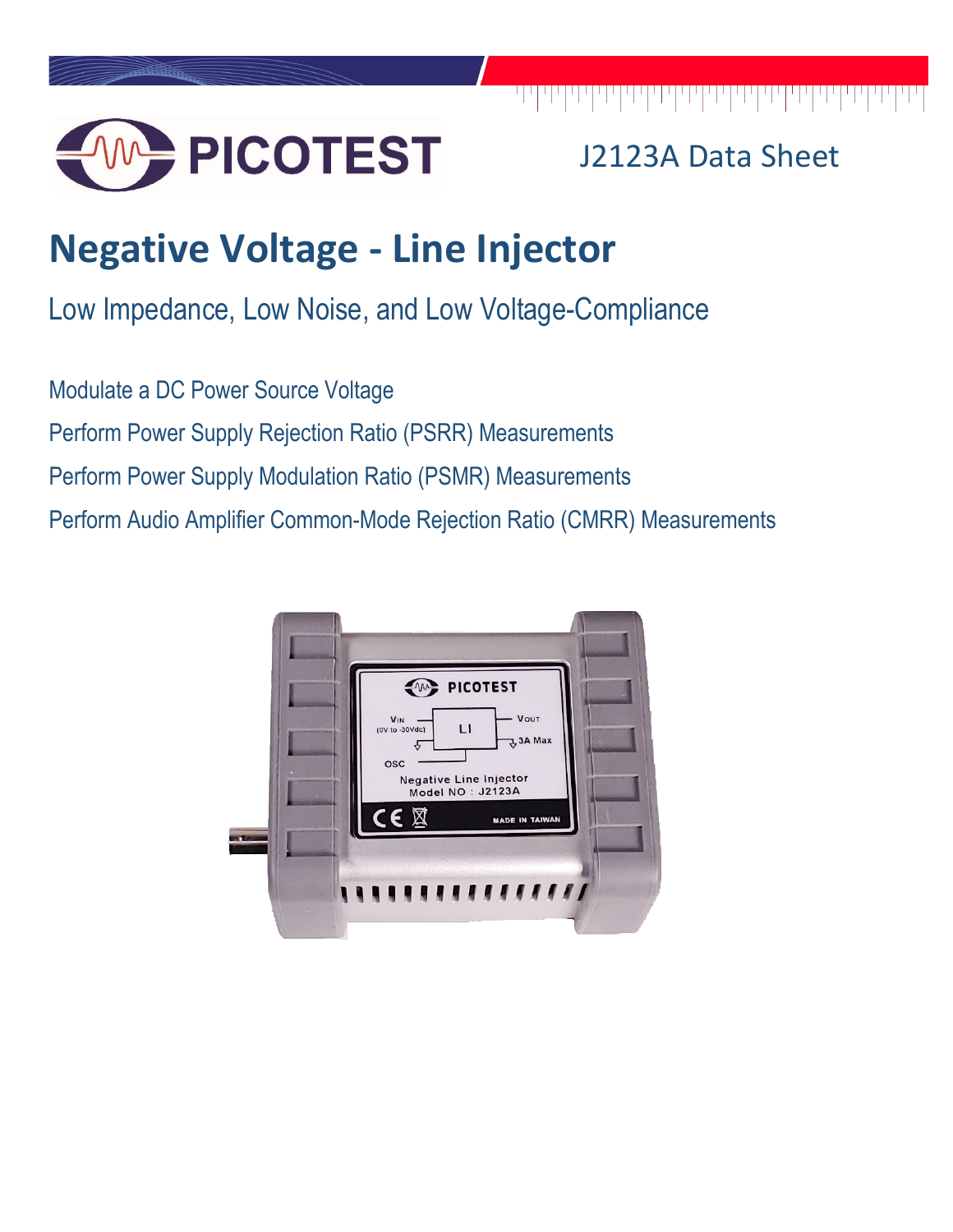## **Negative Voltage Line Injector**

The J2123A line injector is used to superimpose an AC modulation signal on a DC source voltage for Power Supply Rejection Ratio (PSRR) and Power Supply Modulation Ratio (PSMR) testing. These applications require very low output noise, as well as a low output impedance over a wide bandwidth.

The Picotest J2123A, like the Picotest J2120A (for positive voltages), achieves these difficult requirements using a passive design to assure optimum performance.

**Important Usage Note:** The J2123A will be damaged if the input voltage is reversed. In a negative voltage system, the return jack (ground or 0 volts) should be more positive than the MINUS SUPPLY connection.

To clarify, there is a polarized internal capacitor connected per Figure 1.

Do not apply a reverse voltage across this capacitor.



#### **Internal Input Capacitor Polarity Figure 1**

Figure 2 shows a typical test setup. A negative output power supply is connected to the J2123A. In this example, the output of an OMICRON Lab Bode 100 VNA is used for the modulation source.

Please pay attention to the polarities. In a negative voltage system, the positive connection is ground (return) and other connection is the negative voltage.

### **FEATURES:**

- Provides low-impedance modulation of a negative output power supply.
- Supports Power Supply Rejection Ratio (PSRR) testing.
- Supports Power Supply Modulation Ratio (PSMR) testing.
- Passive, low-noise signal injection.



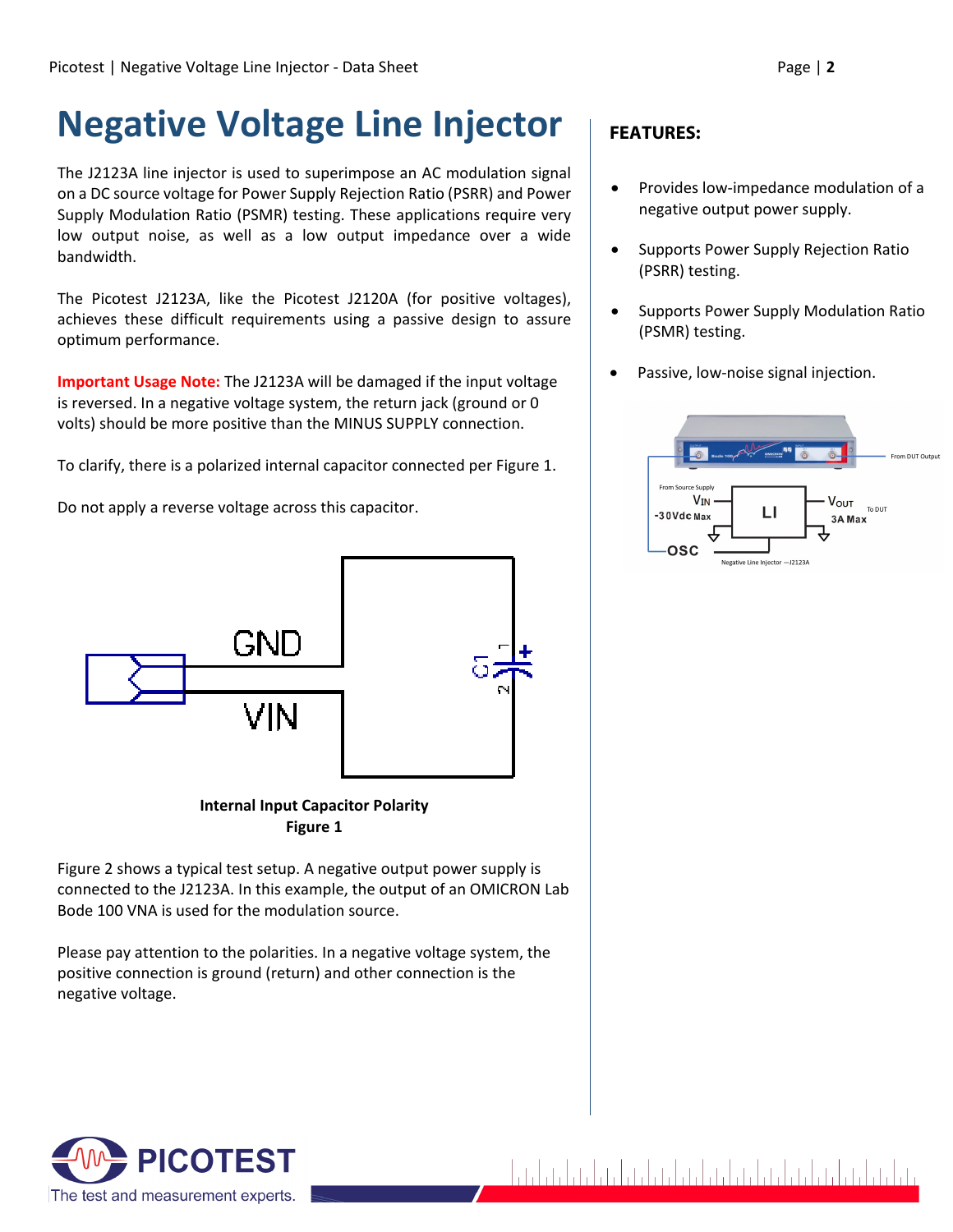

#### **KEY LINE INJECTOR CHARACTERISTICS**

The general performance metrics of power supplies and reference sources include DC voltage accuracy, temperature coefficient, noise, output impedance, PSRR and stability. While the requirements vary greatly from application to application, the general characteristics are the same.

PSRR is a significant performance concern as even small amounts of high frequency ripple voltage at the input can significantly degrade the output precision of the device and impact downstream circuitry.

While the injection transformer used for Bode plots is a very wideband adapter, it is not useful for measuring ripple rejection (PSRR) of a power supply or even an opamp. This is because the attributes that make the injection transformer perform so well also result in a transformer that is intolerant of DC current. Even very small DC currents (5mA or less) can greatly reduce the signal capacity or even totally saturate the transformer. For this reason, the Picotest line injector (J2123A) is another essential test adapter.

The line injector allows the input DC supply voltage to be modulated by the network analyzer source signal, as in the case of a PSRR measurement. The line injector must be capable of a frequency range well below the AC line frequency and at least above the control loop bandwidth of the circuit being tested.

The line injector is only capable of sourcing current, so that the output amplitude can be significantly impacted by the operating current and the total storage capacitance at the load.

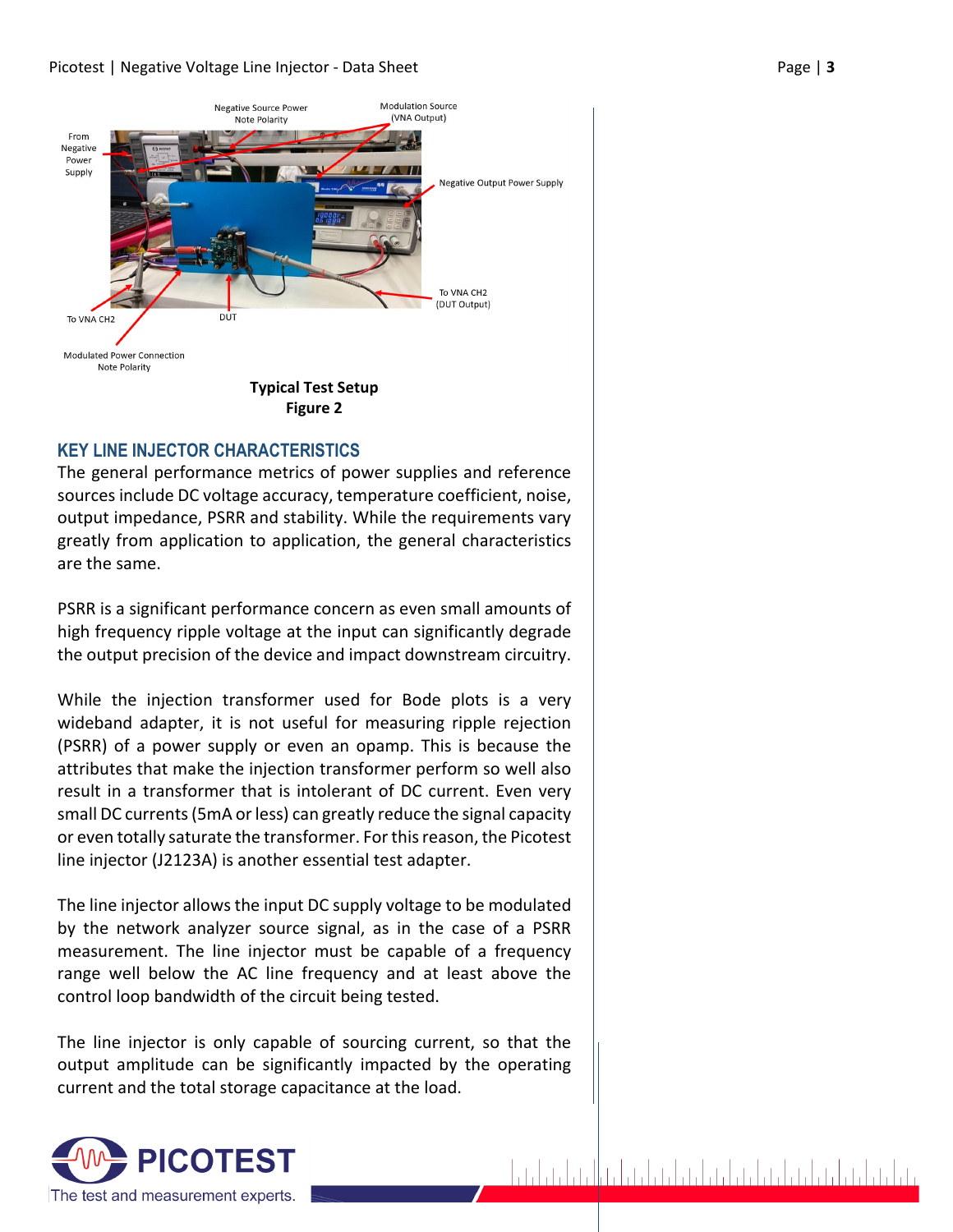The Bode-100 network analyzer has a very high selectivity so distortion at the output of the line injector generally does not influence the measurement. Again, this is a small signal injector, so the oscillator signals should be kept as small as possible above the noise floor. As a recommendation, try to keep the input signal amplitude below 50mVpp (-20dBm). In some cases, we want to attenuate the source signal even further, and so we include attenuators in the injector kits. Some analyzers, such as the Bode-100 allow shaping the injection amplitude as a function of frequency, which helps optimize the signal level.

The line injector can also be used in conjunction with a current probe to measure the input impedance of a power supply. The input impedance of a switching power supply or regulator is negative, which creates a stability concern when combined with an EMI filter. As a result, the measurement is an important part of the design, analysis, and verification process. You can correct for the scaling by performing the THROUGH calibration with a 1 Ohm resistor.

#### **SINGLE-SUPPLY PSRR or PSMR TEST OPERATING PROCEDURE**

- 1. Run the calibration procedure for the gain/phase test being run.
- 2. Connect a negative output power source to the power input of the J2123A injector. Make sure the power supply polarity is connected properly. For a negative voltage system, the common is the most positive voltage. This means, if a positive voltage power source is used, the red or plus voltage is the return and the black or negative creates the supply voltage.
- 3. Connect the Bode 100 (or other signal source) to the OSC input.
- 4. Connect the J2123A output to the input of the power source Device Under Test (DUT). Make sure the negative power supply is connected properly—with the return as the most positive system voltage.
- 5. Run the desired test to evaluate the system PSRR or PMSR.
- 6. As an example, see the Picotest TI TPS7A3301EVM Negative 1A Linear Regulator Case Study.

#### **AUDIO AMPLIFIER PSRR or CMRR TEST OPERATING PROCEDURE**

1. To measure audio amplifier PSRR where both positive and negative rails are present, ground should be centered between the two power supplies. In this case, the positive supply should see positive modulation while the negative

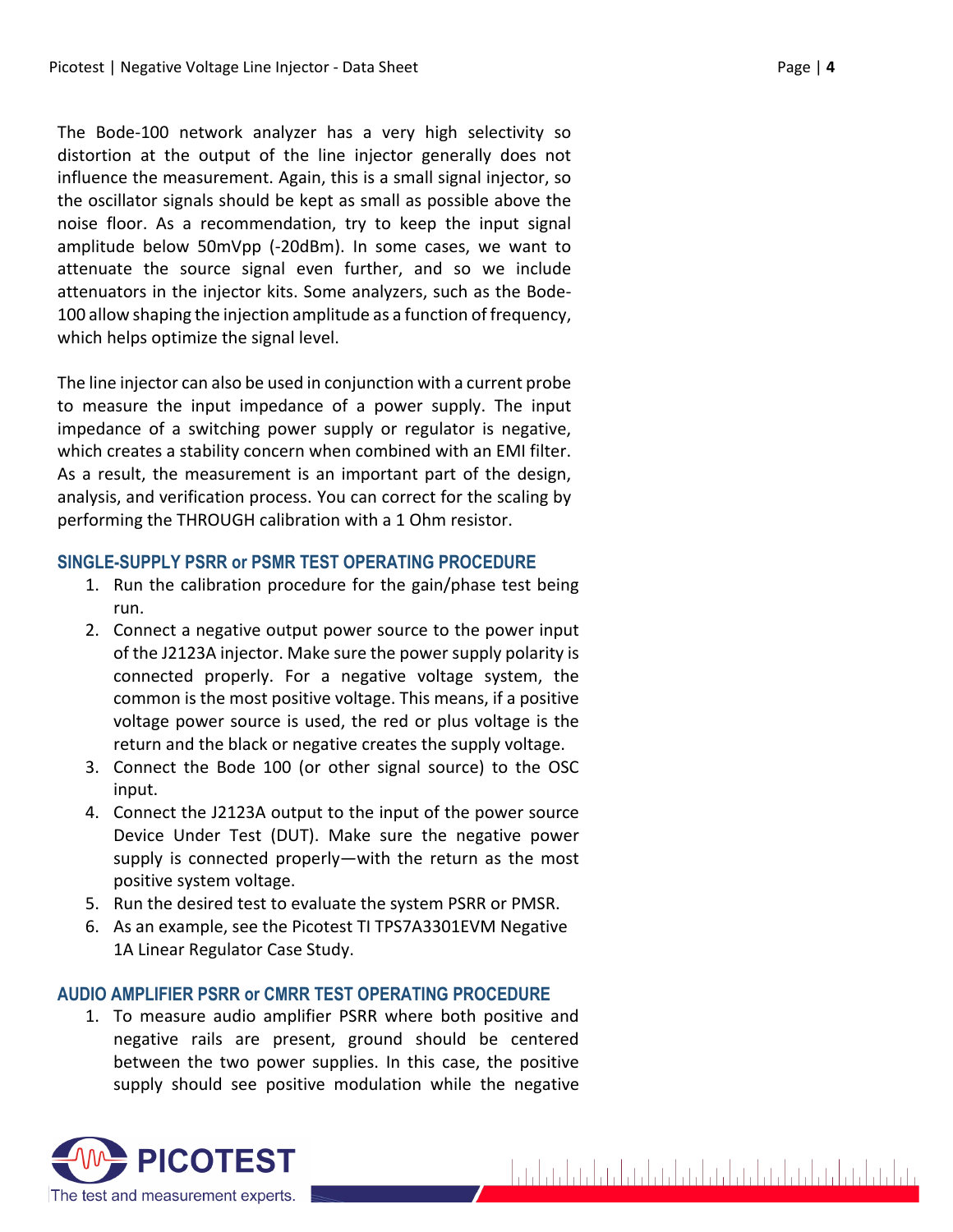supply sees simultaneous negative modulation. In this case, the average of V+ and V- is zero and the differential voltage is modulated. To measure Audio amplifier CMRR, the power supplies are moved in the same direction. The difference between V+ and V- is fixed and the average of the two power supplies is modulated.

2. Figure 3 shows the setup for an audio amplifier PSRR or CMRR test.



**Figure 3**

**3.** Figures 4 and 5 show how the modulation source can be connected to the J2120A and J2123A to support a dual power source audio amplifier PSRR test.



**Creating an Audio Amplifier PSRR Modulation Source—Option 1 Center-Tapped Injection Transformer Figure 4**

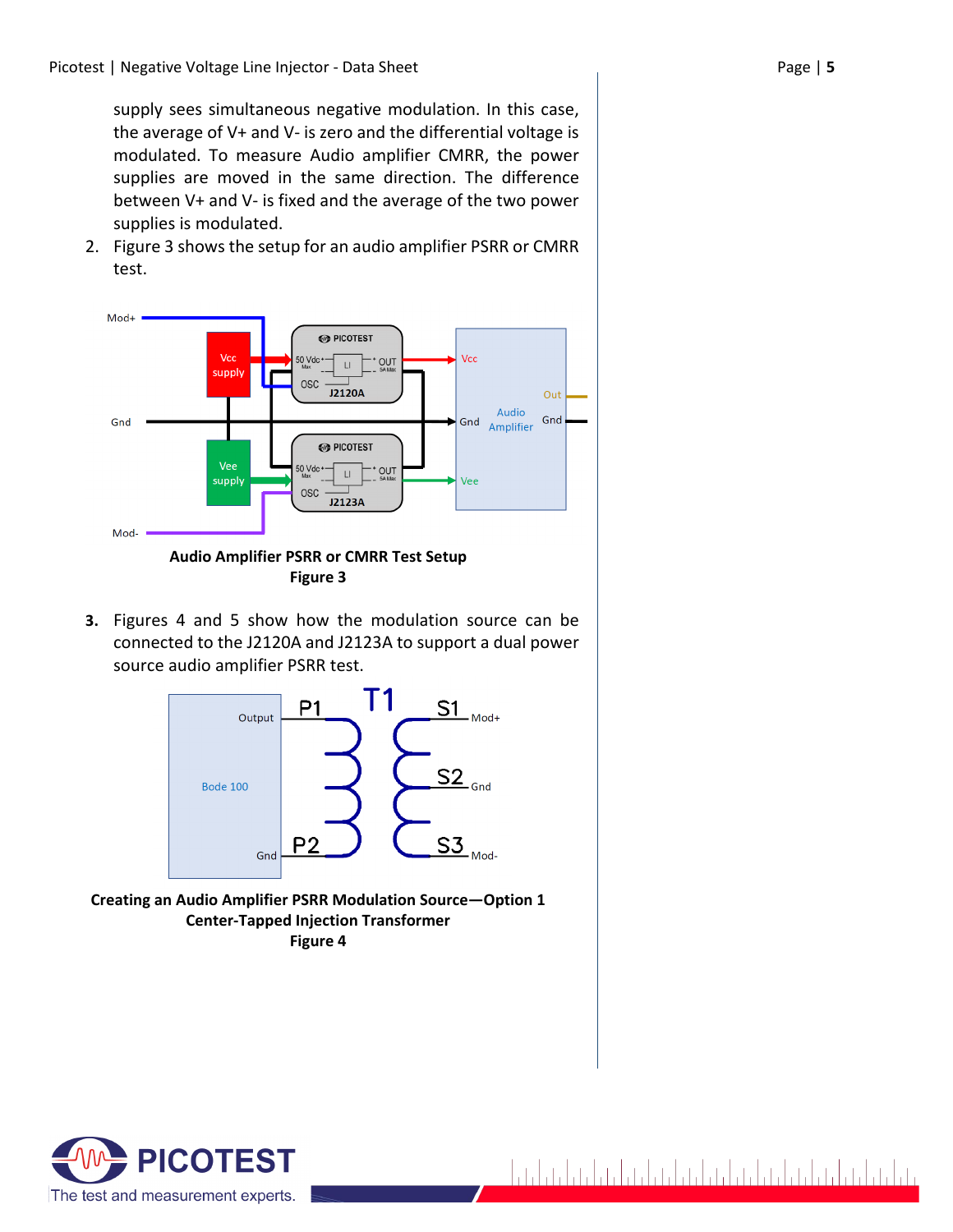



#### **REMOTE SENSE FOR THE J2123A LINE INJECTOR**

Internally, the Picotest J2123A uses a passive design, so there is a DC voltage drop between the input and output of the line injector. This voltage is a function of the operating current. To get a constant, known voltage at the DUT input, the engineer can adjust the lab supply output voltage for each load current operating point.

An alternate method of creating a stable and known voltage at the DUT input can be done if the lab power source has remote voltage sense with wide enough compliance to compensate for the J2123A voltage drop. Figure 6 shows the typical J2123A resistance and voltage drop and defines how much remote sense compliance is required.

Picotest provides a reference design for a remote sense circuit for the J2120A injector. That design—provided the capacitor polarities and noted and line up with the negative power source—can be used as a guide for remote sense of the J2123A Negative Voltage – Line Injector.

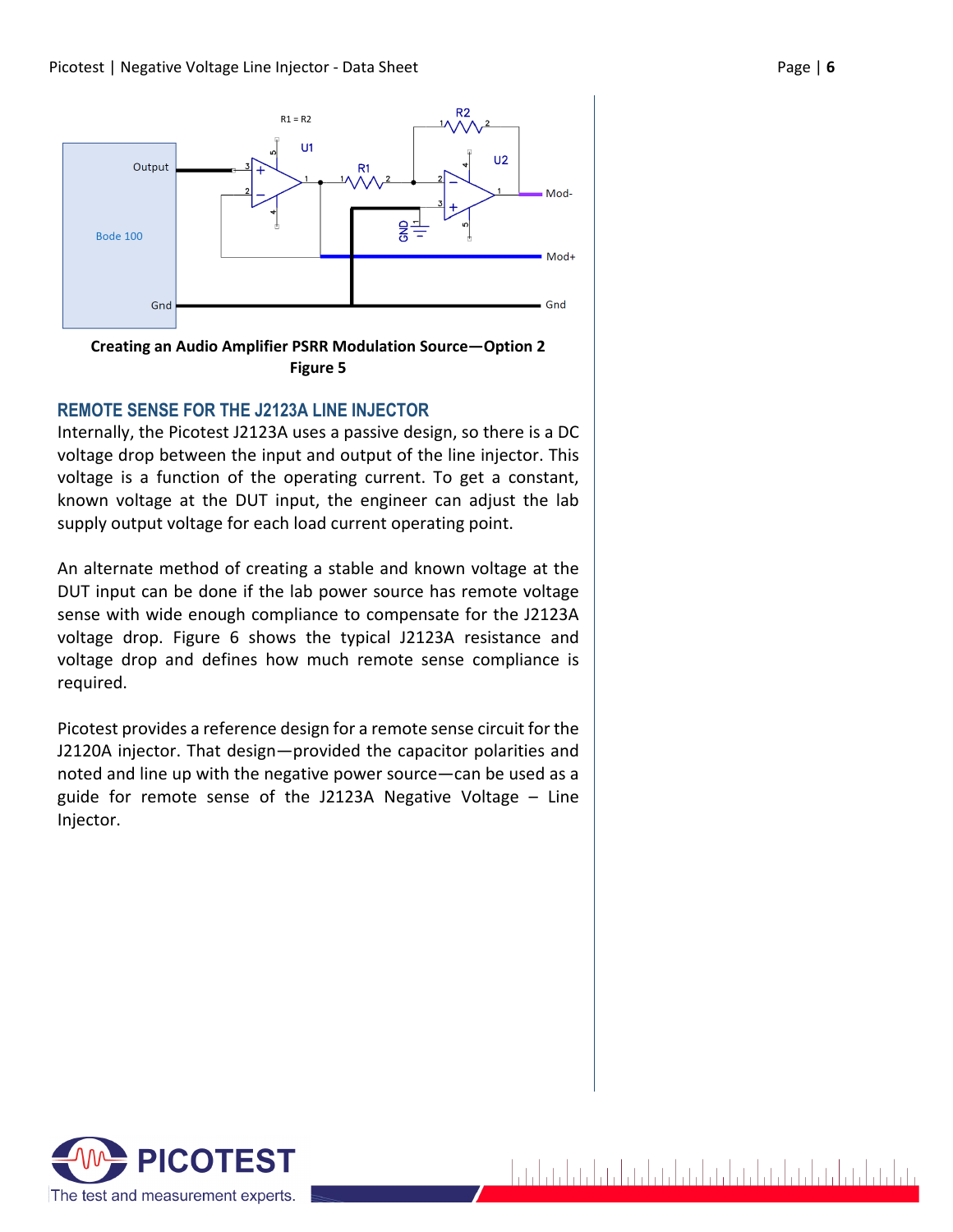



تباعدا بنواعد اعتراض اعتراضا بنواعد اعتراضا والمادا